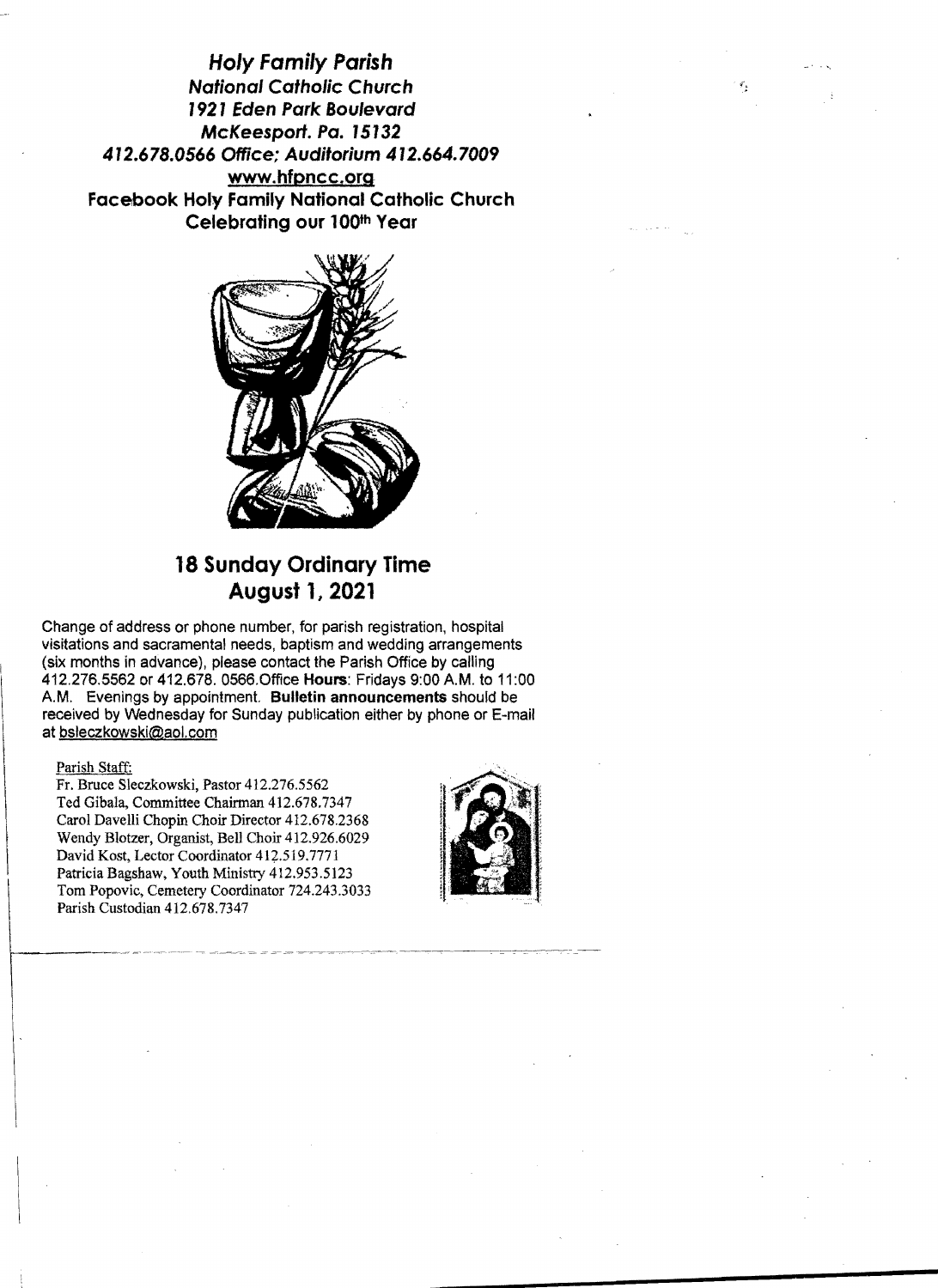# **THIS WEEK**

Sunday, August 1, 2021 18 Ordinary Time Holy Mass 9:00 A.M. +Marianne Keith lnt. Aunt Marge Behunek +Irene Jugan lnt. +Laura Adamek

Sunday, August 8, 2021 19 Ordinary Time Sunday, August 8, 2021<br>Holy Mass<sup>\*</sup> 9:00 A.M. +George Jugan lnt. Emily Frazier +Richard Contrella lnt. Martha Krusienski

*In conjunction with the state regulations and in accordance with our bishops, masks will not be required for Holy Mass attendance. Masks can be worn at the discretion of the individual. We ask that you keep to all safety precautions. Eucharist will be distributed by intinction, body and blood. Those who desire to receive the Eucharist in both species are to nod their heads upon approaching the sanctuary, otherwise communion will be given by the consecrated host only.* 

# Looking For Volunteers

Holy Family will not be participating in the International Village

this year but will open up our parking lot for those attending the festival. Volunteers will be needed to collect parking fees Tuesday, August 10 Thursday August 12 from 2:00 P.M. till 8:30 P.M. We would like at least two people at the entrance and have



people take shifts each evening. Please contact Father Bruce or Ted Gibala if you can help. A sign-up sheet will be in the Narthex

#### Condolences

Holy Family extends its condolences to the Raymond Kostovny Family upon the recent death of mother and grandmother, Margaret Kostovny. Eternal rest grant to her Lord and let the perpetual light shine upon her, May she rest in peace.

Remember God's Goodness always puts a song in your heart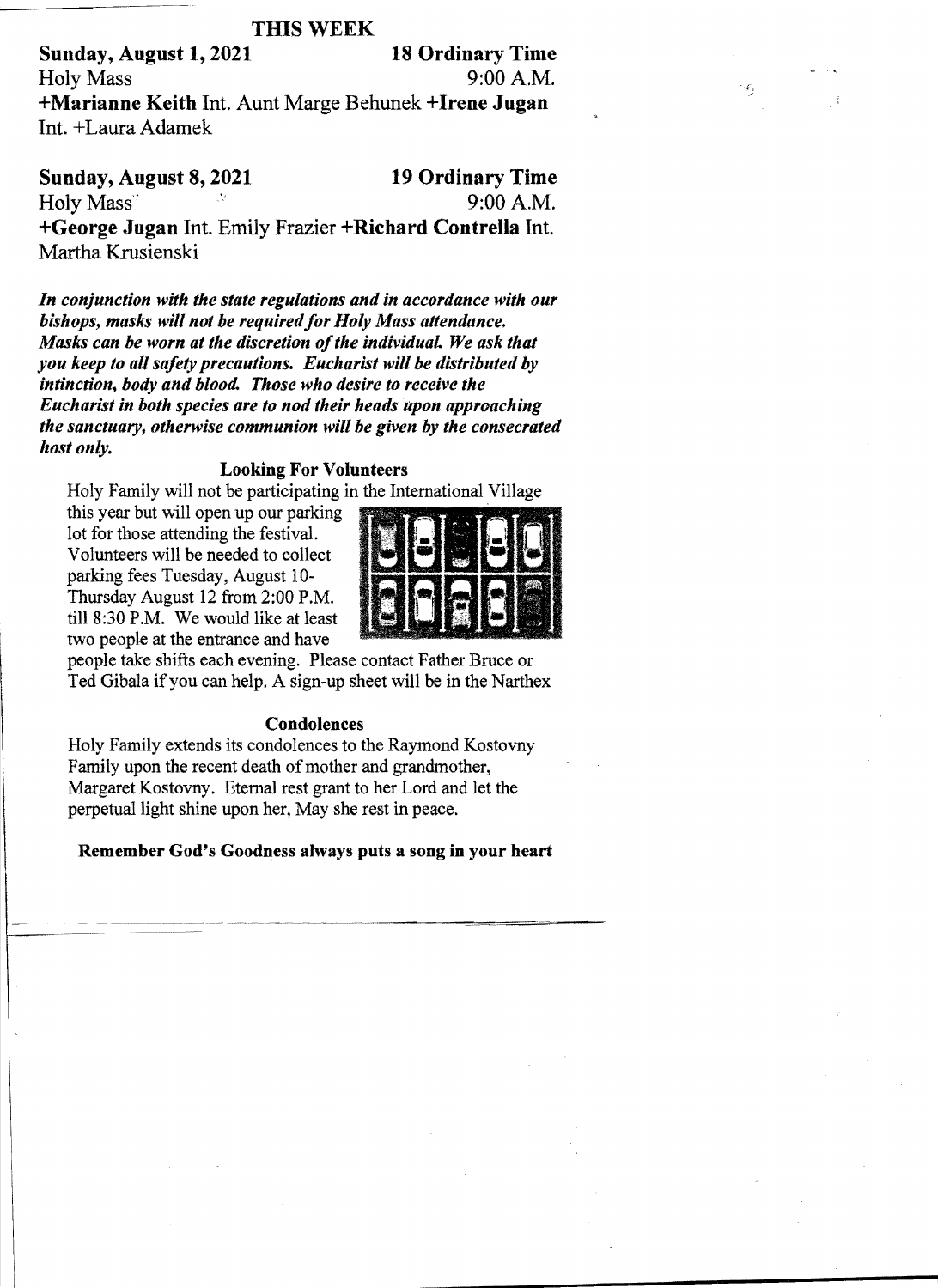### **Pierogi Sales**

We would like to start our Pierogi sales this fall. Please contact Carol Burlikowski if you are willing to participate @412.398.0162. We will begin with a limited menu and all Covid-19 precautions will be observed.

## **Holy Family Living Tree of Life**



If you would like to mark a special occasion or have a memorial of a loved one, branch leaves can be added to Living Tree of Life in the vestibule. Information can be found at the bookrack in the Church vestibule

**Vendor Sale Saturday September 25th Mark your calendars.** 



**For more information contact Kristen Korenoski @412.848.921** 

Our Lady of Mt. Carmel 25<sup>th</sup> Anniversary Celebration **September 11, 2021** Mass 4.00 P.M. followed by a dinner \$15.00 per person for meal



Call Henrietta Kleckner @ 724-863-6715